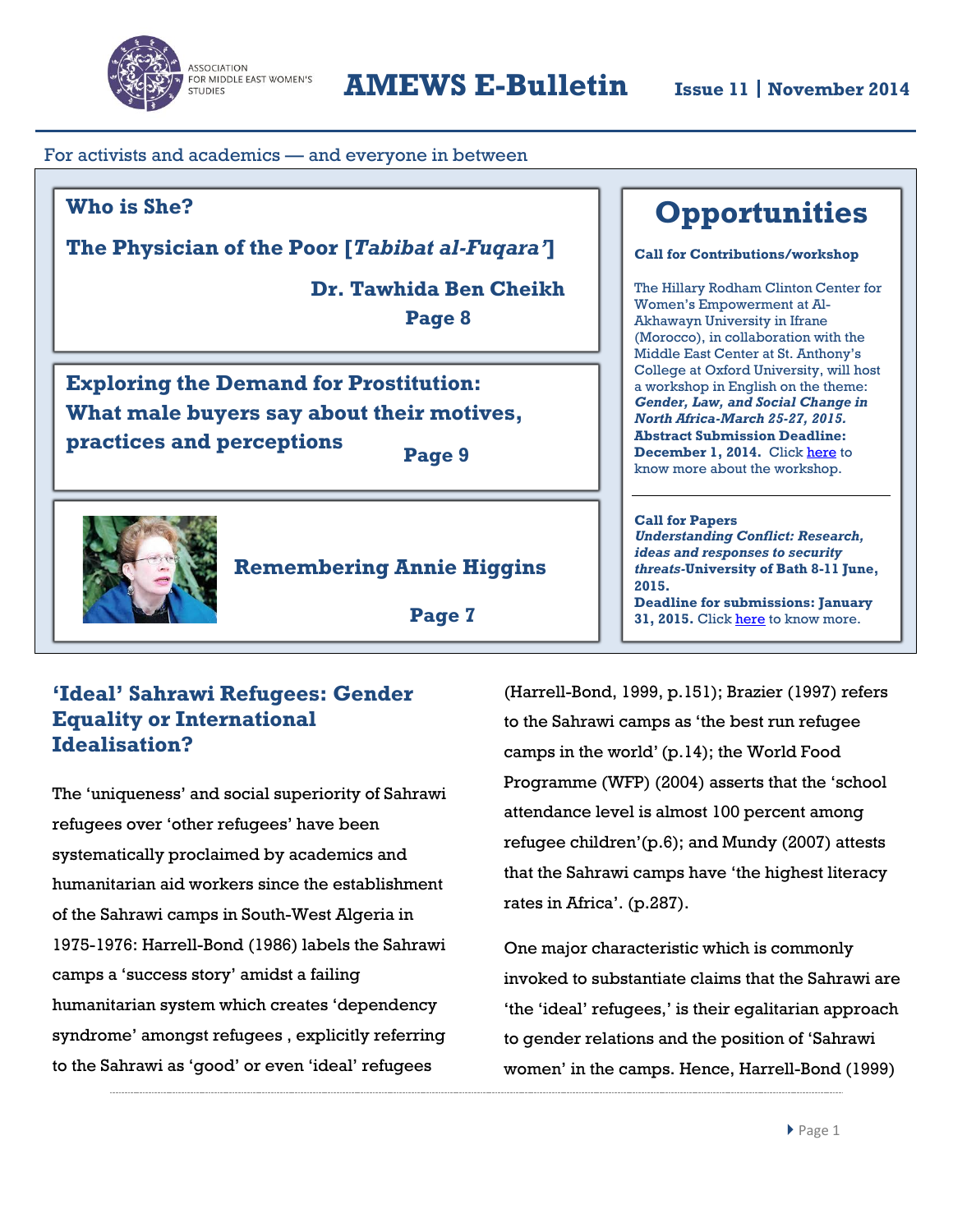reports that Sahrawi refugees' political representatives, the Polisario Front, built 'a twentieth-century democratic nation, women's equality being one of the strongest features of their social organization' (p.156), and that '[w]omen's equality was a most dominant theme of life in the Sahrawi camps'. (Indra, 1999, p.44). Equally, Oxfam's desk-officer in the mid-1980s wrote that

Perhaps the most impressive thing about Sahrawi society is that it is the most fundamentally balanced society I have ever come across in terms of the relationships between men and women. (Mowles, 1986, p.9).

My recent book, *The Ideal Refugees: Gender, Islam and the Sahrawi Politics of Survival* (2014, Syracuse University Press) examines the nature and implications of this depiction of the Sahrawi refugee camps as spaces of women's equality and female empowerment, and the repeatedly-made assertion that there is no violence against women in the camps.

#### **International Support Systems**

Although the Sahrawi refugee camps are largely run by the Polisario and the Sahrawi state-in-exile (the Sahrawi Arab Democratic Republic), Sahrawi refugees are almost entirely dependent upon humanitarian aid provided by international organisations such as the United Nations High Commissioner for Refugees (UNHCR) and the WFP. These organisations have a minimal

presence in the camps, delivering food and other forms of aid to a central distribution centre, from where they are collected and delivered to camps/families by the Sahrawi Red Crescent, and then by Sahrawi women themselves in the camps.

These support systems are paralleled by hundreds of Northern civil society and 'solidarity' groups which send supplies to, and fund projects in the camps, and also a number of transnational education programmes which have provided scholarships to Sahrawi children and youth to complete their primary, secondary and tertiary level studies outside of the camps. These educational migration programmes have enabled (or required) thousands of children to leave the camps and their families, to study in countries such as Cuba, elsewhere in Algeria, and – before the outbreak of the Arab Spring – in Syria and Libya.

### **Female graduates and contributions to camp life**

Having returned to work in the camps upon graduation, Sahrawi women's contributions are actively celebrated by the camp leadership, given their central roles as qualified doctors, nurses, engineers and teachers<sup>1</sup>, in addition to being members of the National Union of Sahrawi Women (NUSW) and the government-in-exile itself.

Being centrally positioned in 'solidarity events' designed for Western visitors to the camps (see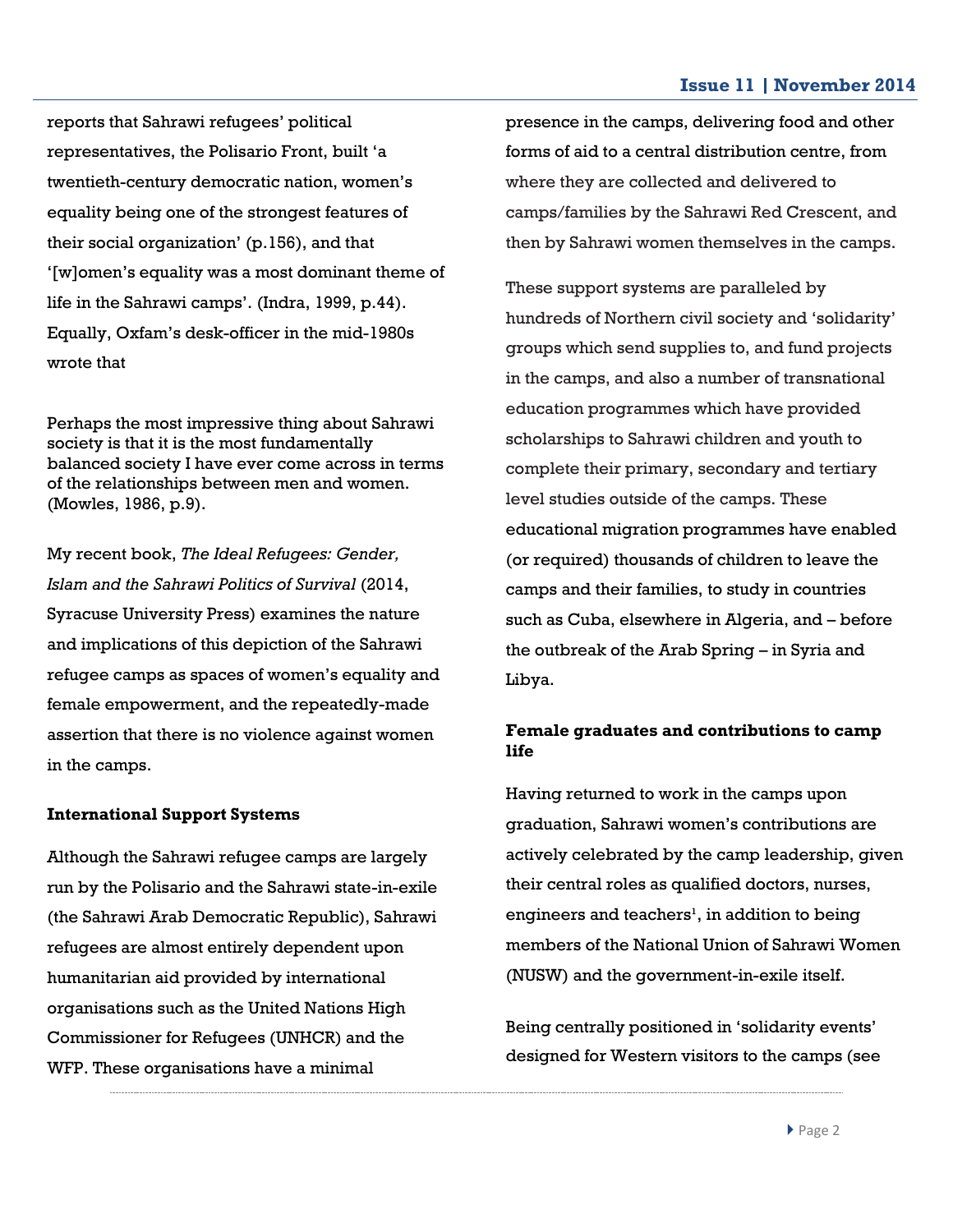

**Figure 1: Female Sahrawi doctors and nurses**



**Figure 2: Women as producers of Sahrawi cultural artefacts and 'bearers of Sahrawi culture'**



Figures 1-3), Sahrawi refugee women emerge not as victims, but rather as empowered, liberated and active agents, who, to a large extent, appear to overshadow their male compatriots in the camps. Indeed, these depictions have led to claims by organisations such as the WFP that 'Saharan society is primarily *matriarchal* and the women are *totally empowered*' (WFP, 2004, p.8); equally, the UNHCR has asserted that Sahrawi refugee women's empowerment is 'unique' and that the NUSW is an example of 'good practice on gender mainstreaming'. (Baines, 2001). These declarations immediately oppose the more frequently reproduced image of women as helpless victims of war and forced displacement.

#### **Ideal or Ideal***ised* **Refugees?**

Despite these widespread depictions of the Sahrawi as 'ideal' and 'successful' refugees, my research in and about the Sahrawi refugee camps has challenged and critiqued these unequivocally positive depictions of life in the camps, inter alia by analysing the challenges which women and girls (and also men and boys) face, both on a daily basis in the camps and when separated from their families.

For instance, while Cuban-educated Sahrawi female professionals play a central role in service delivery and camp management, many women have faced discrimination and stimatization for being perceived to have been 'bad girls' during their time in Havana. Irrespective of their actual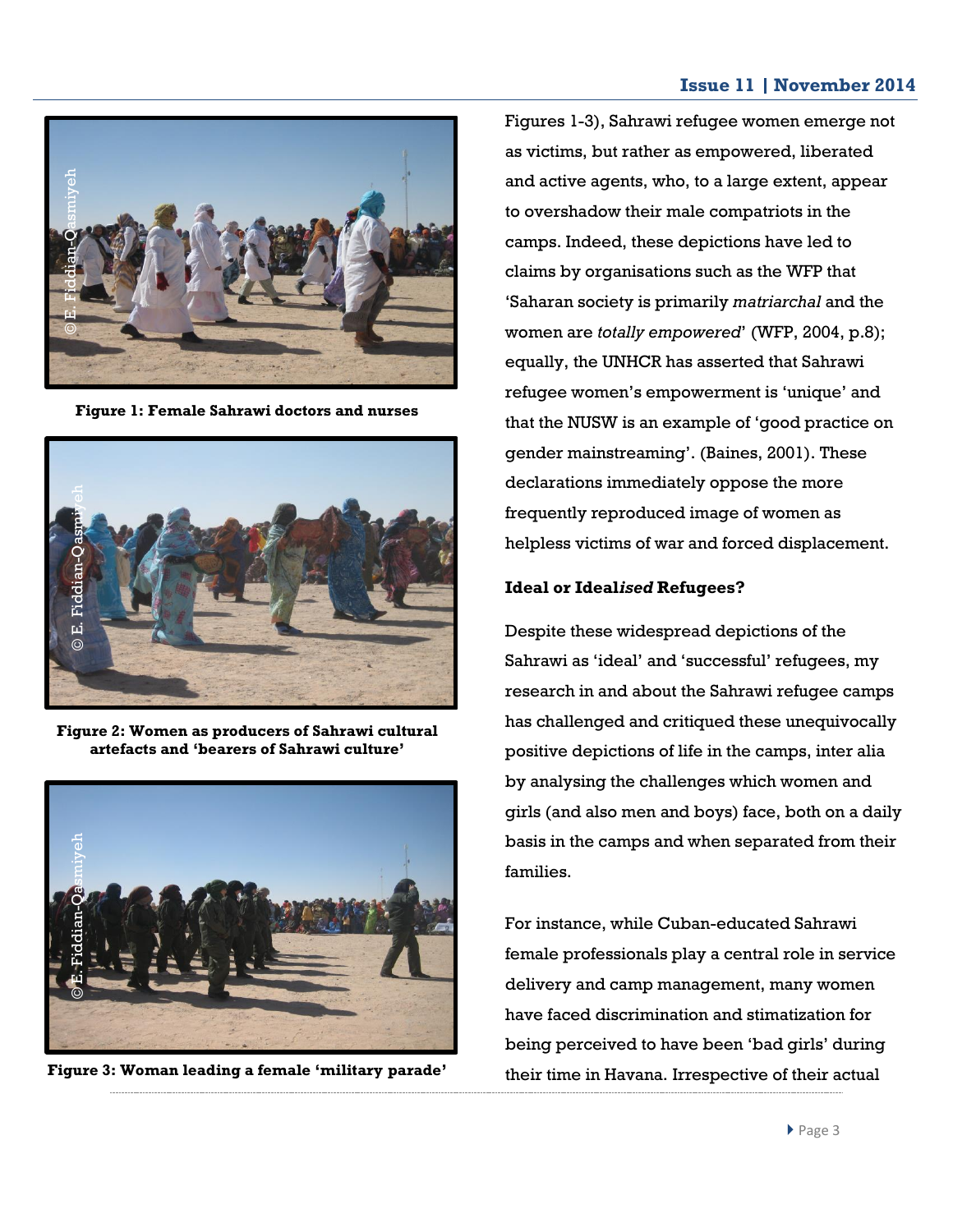experiences in the Caribbean, family and community members have often assumed that these 'Cubaraui' women (where Cuban + Sahraui = *Cubaraui*) will have behaved in socially and religiously inappropriate ways during their absence from the camps, leading many to face both culture shock and social marginalisation upon their return. The impression that all girls and young women had 'misbehaved' whilst abroad, no matter how they might have actually behaved, was derived from the experiences of what can only be called a minority: some of the older girls had entered into relationships and a small number of these had become pregnant, facing serious consequences both in Cuba itself and when they were promptly returned to the camps to face their parents. Indicating the severity of their treatment upon return, some of these young women have been interned in a secure holding facility referred to as the 'Centre for Maternity Assistance', where women who have become pregnant out of wedlock have been sent since the camps were created.

Furthermore, while many parents and broader community members may consider that these young women have undermined the moral integrity of the camps through their activities in Cuba, politicians have also recognized that Cuban graduates simultaneously have the capacity to challenge the representation of the camps to outsiders, and the status quo in the camps. With

the veteran members of the National Union of Sahrawi Women having monopolized the political scene in the camps since the 1970s and 1980s, Cuban-educated women have been granted roles which ensure that they are unable to directly challenge the power structures.

On the one hand, their visibility to international observers grants them greater access to material and social capital and networks, thereby leading Cuban graduates to recognize the benefits which arise from acting as the camps' 'ideal representatives', and what they could lose were they either to refute the images reproduced by camp managers during their engagements with Spaniards, or to directly challenge the legitimacy of these bodies.

On the other hand, and as became particularly apparent during the Fifth NUSW Congress held in the 27 February Camp in April 2007, the vast majority of Cuban-educated women are restricted to fulfilling their assigned roles as 'guides' and 'interpreters', rather than being able to participate as conference delegates as many of them would wish. Whilst enjoying a high degree of 'freedom of movement' around the camps, and accompanying visiting NGOs and journalists during their tours of the entire refugee setting, many of these young women are, for instance, unable to join these representative structures which continue to be run by the same women, who are repeatedly reelected to executive positions. Even those young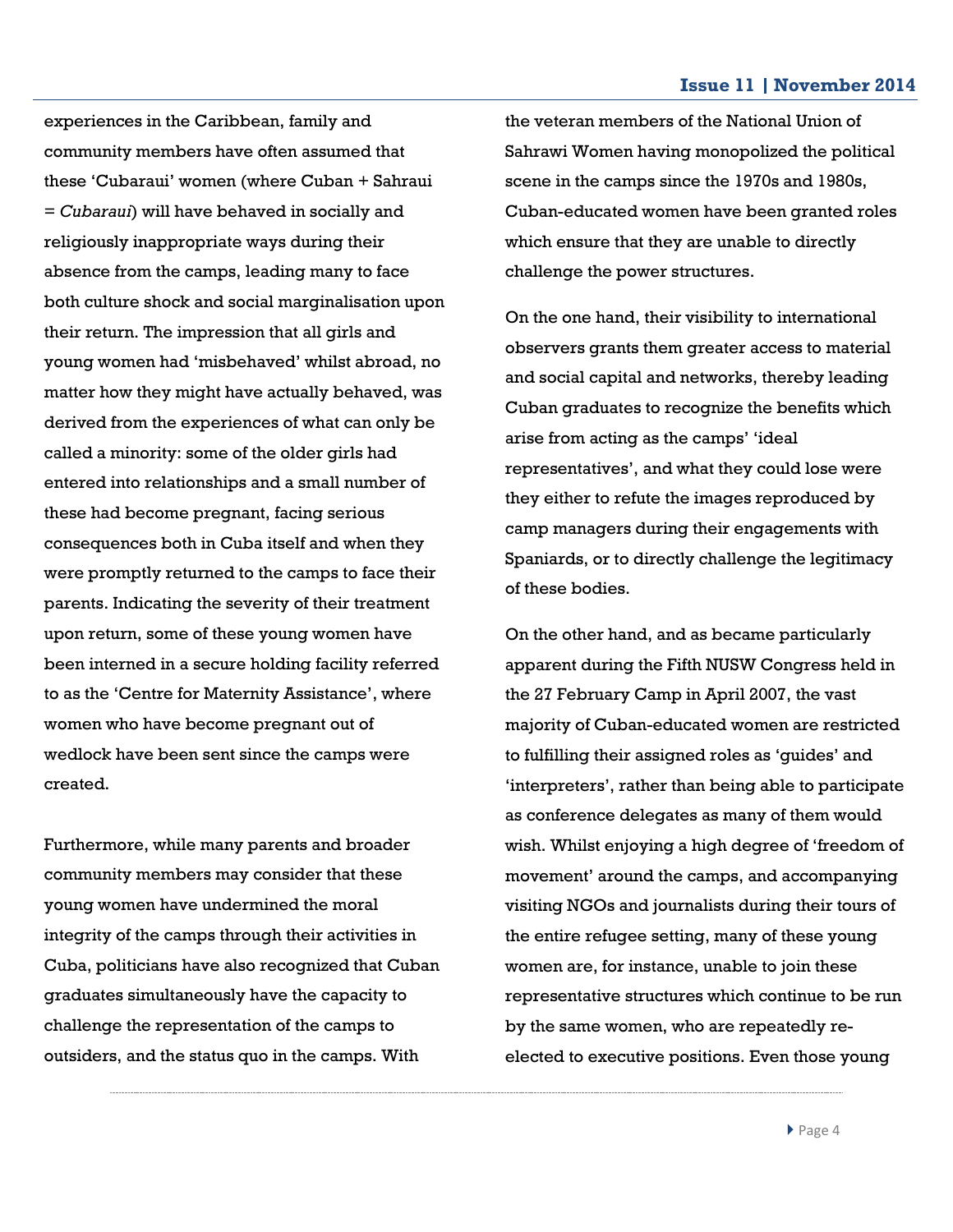Cuban-educated women who work in the NUSW regularly encounter difficulties in travelling to and from work, and find their activities being judged by family members and neighbours alike.

A final critique relates to the idealisation of the transnational education system itself. While clearly providing significant opportunities to refugee children and youth, a range of dangers have also been experienced by male and female children, adolescents and young adults during their participation in these educational migration programmes. In particular, they have experienced major physical threats whilst studying in countries which have subsequently faced major socioeconomic and conflict crises, including the deterioration of socio-economic conditions in Cuba as a result of the international embargo in the 1990s, but also more recently as a result of the Arab Spring in the case of students who were based in Syria and Libya at the outbreak of the violence in those countries since 2011. In the context of Libya, for instance, Sahrawi girls as young as six had been offered full scholarships by Gaddhafi's government since the 1970s, and over 900 Sahrawi refugee adolescents were based in Libya when the conflict began.

#### **By means of conclusion: future challenges?**

Socio-economic shifts and ongoing conflicts across the Middle East and North Africa raise significant challenges for the future education of Sahrawi

# **NGO Highlight**

## **Collective for Research and Training on Development-Action CRTD.***A*

It is a non-governmental organization established in 1999, and registered in 2003 under registration number 68. The organization is based in Beirut-Lebanon but collaborates with a large network of regional and international partners. CRTD.*A* aims through its projects and programs with the local communities and organizations to promote citizenship, social justice and gender equality.

Click [here](http://crtda.org.lb/) to know more about **CRTD.***A*

children and youth, including girls and young women. No longer able to leave the refugee camps to study in Syria or Libya due to the violence spreading across the region, it is unclear what the future holds for these refugees, and what the implications will be for the division of labour in the camps in the decades to come: with fewer girls acquiring professional degrees abroad, what space will exist for them to contribute to service delivery and political structures in the camps in future? While conditions tentatively improve in some countries in the Middle East, protracted refugee situations, such as that of the Sahrawi refugees which has now existed for over 35 years,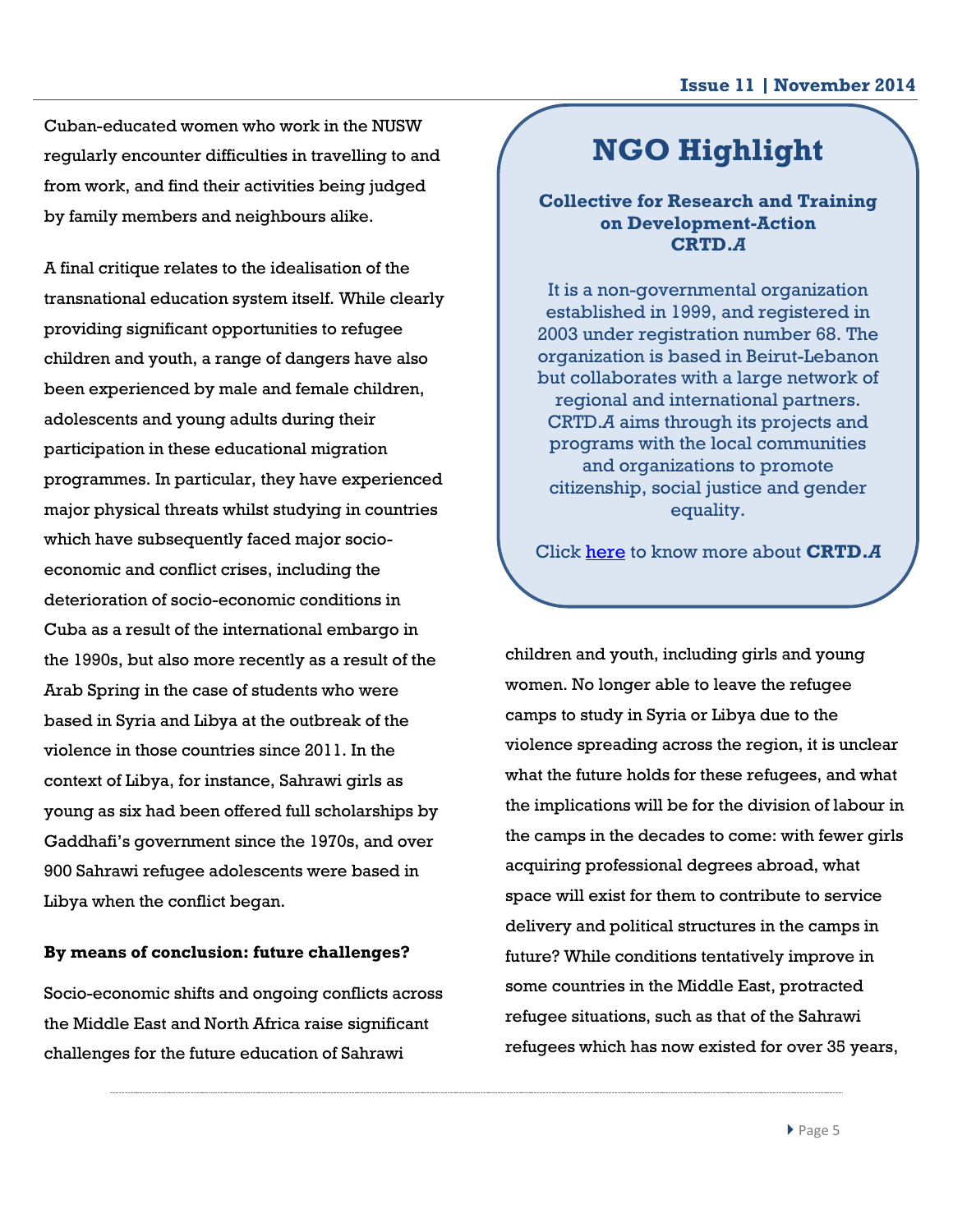continue in stagnation, challenging us to go beyond the positive and celebratory declarations of their

'ideal' nature.

*Elena Fiddian-Qasmiyeh, Ph.D.* **Lecturer in Human Geography at University College London, and Visiting Lecturer at the Refugee Studies Centre, University of Oxford.** 

**Her recent publications include** *The Ideal Refugees: Gender, Islam and the Sahrawi Politics of Survival* **(2014, Syracuse University Press) and**  *South-South Educational Migration, Humanitarianism and Development: Views from the Caribbean, North Africa and the Middle East* **(forthcoming in 2015, Routledge), and The** *Oxford Handbook of Refugee and Forced Migration Studies* **(2014, Oxford University Press).**

#### **End note:**

**1** Sahrawi women reportedly constitute 80 % of all health workers in 29 health centres in the camps, and 60% of both medical and paramedical staff and camp teachers.

### **Works Cited:**

-Baines, E.K. (2001). *A practical guide to empowerment*. Geneva: UNHCR-Refugee Women & Gender Equality Unit. -Brazier, C. (1997). Special edition: War and peace in Western Sahara. *The New Internationalist*, *297*, 14. -Harrell-Bond, B. (1986). *Imposing aid: Emergency assistance to refugees*. Oxford: Oxford University Press. -Harrell-Bond, B. (1999). The experience of refugees as recipients of aid. In A. Ager (Ed.), *Refugees: Perspectives on the experience of forced migration*, (pp.136-168). London: Pinter.

-Indra, Doreen M. (1999). Interview with Barbara Harrell-Bond. In D. M. Indra (Ed.), *Engendering forced migration: Theory and practice*, (pp. 40-62). New York: Berghahn. -Mundy, Jacob A. (2007). Performing the nation, pre-figuring the state: The Western Saharan refugees, thirty years later. *Journal of Modern African Studies*, *45* (2), 275–297.

-Mowles, C. (1986). *Desk officer's report on trip to the Sahrawi refugee camps near Tindouf, Southern Algeria, june 16-21, 1986*. Oxford: Oxfam. Refugee Studies Centre Grey Literature Collection.

-World Food Programme. (2004). *Protracted relief and recovery operation - Algeria 10172.1: Assistance to Western Saharan refugees*. Geneva: World Food Program.

# **Announcing the Organizing Meeting at MESA of the Women Historians of the Middle East (WHOME)**

The meeting will be at 1:00 pm, on *Sunday November 23, 2014* at the Marriott-Wardman hotel's front desk (and proceed with our bag lunches to the meeting room).

Open to all women who study any aspect of Middle Eastern and North African history to help form a scholarly community where we will share our research and other professional interests.

For more information, please contact Elizabeth F. Thompson, Professor of History, University of Virginia, at: **[eft3k@virginia.edu](mailto:eft3k@virginia.edu)**

## **Want to Share your Thoughts & News?**

### **Write to Us!**

We are interested in articles. announcements, conference reports, workshop updates, film-screenings, and social initiatives related to women and gender issues in the Middle East, North Africa and beyond.

**Please e-mail:** [amewsbulletin@gmail.com](mailto:amewsbulletin@gmail.com)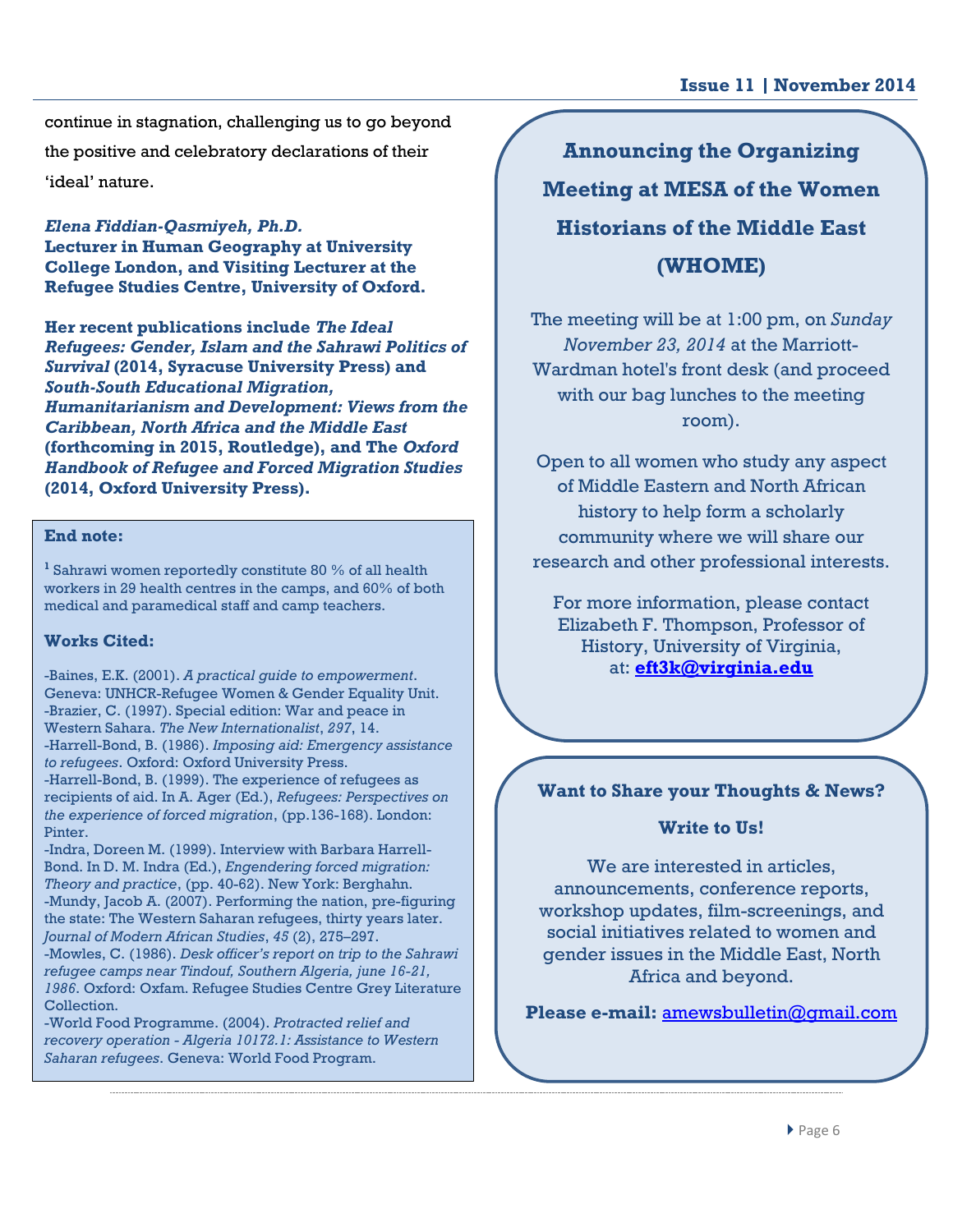

## **Remembering Annie Higgins**

Annie Higgins passed away unexpectedly on this past September 18. Many of you knew Annie from her work in the Syrian Studies Association, for which she served as treasurer from 2007-2008, and in the Association for Middle East Women's Studies, where she served on the Editorial Advisory Board of JMEWS in recent years. Annie had also been Assistant Professor at the College of Charleston and Researcher at Bilad al-Sham Center at the University of Jordan.

I met Annie when we were in the final years of our doctoral studies at the University of Chicago. I remember Annie as an active and enthusiastic member of the intellectual community of students and scholars of Arabic and the Middle East in Hyde Park. Many of Annie's fellow graduate students, myself included, were in awe of her profound knowledge of Qur'anic, Modern Standard and Egyptian Arabic. My admiration for her linguistic skills and scholarship only grew when we ended up in Cairo at the same time for dissertation research. She was not only tremendously knowledgeable about linguistic and literary matters but also always

willing to share her erudition. Her enthusiasm for Arabic, Qur'anic studies, and for Cairo and its inhabitants was entirely contagious.

Perhaps what I admire most about Annie's life however, was her unwavering desire– and her remarkable ability– to discern and interpret less powerful, or even marginalized voices of history, whether it was the *Kharijites* of early Islam or the Palestinians currently suffering in refugee camps in the West Bank, Gaza and elsewhere. Annie devoted a great deal of time to volunteering in camps, and to writing about the situation–and endurance–of the Palestinians she met and lived with. She lived and worked in both the Balata Refugee Camp near Nablus and in the Jenin Refugee Camp. As Annie once said in an interview with Al-Ahram weekly online, '[I wanted] to use my presence to help people in ways they felt would be beneficial and to acquaint people outside Palestine with Palestinians at home, in more normal settings…to get to know them as friends rather than as victims' (27 March-2 April 2003).

Much of the fruit of Annie's scholarship will appear this fall in her book *Secession and Identity in Early Islam: Redefining the Kharijites and their Challenge to the Ummayads* from I.B. Taurus Publishers.

Annie's passing is a loss to so many of us, as a friend, a teacher, a scholar and as a passionate advocate for the oppressed, who always worked to 'honor the right to speak'. She will be dearly missed.

*Caroline Seymour-Jorn, Ph.D.* **Associate Professor, Milwaukee, WI**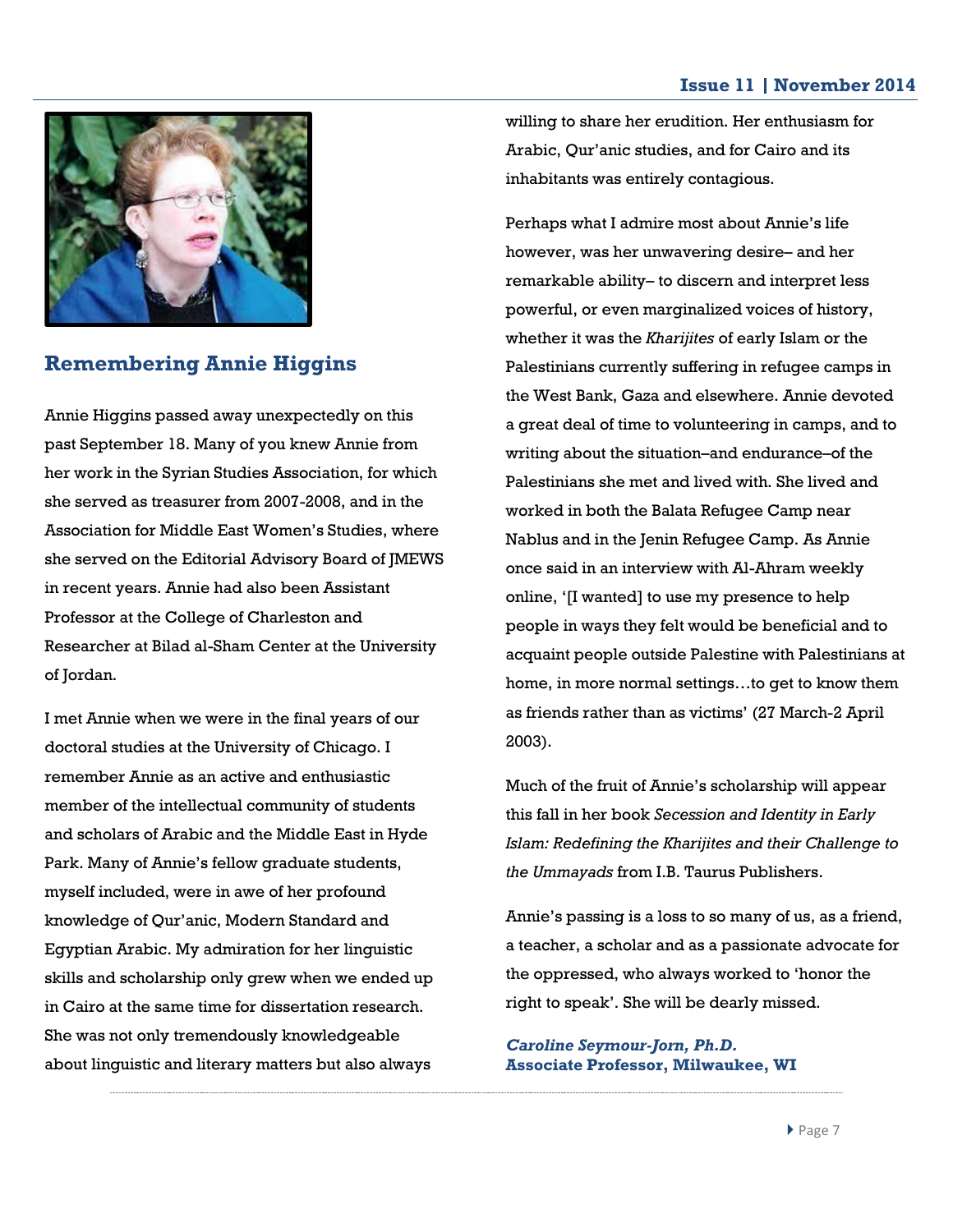## **Who is She?**



Tawhida Ben Cheikh (1909-2010), is a celebrated physician and a pioneer in women's medicine. In 1936, Ben Cheikh obtained her medical doctorate from the Faculty of Medicine in Paris and was the first woman physician in Tunis. Despite the political and social challenges, in colonial France and the conservative Tunisian milieu that existed at the time, her pioneering work was unbounded. She also became editor-in-chief of *Leila*, the first Tunisian feminist newspaper in the French language.

Specializing in gynecology, Tawhida Ben Cheikh directed a women's clinic in Tunisia and was an active supporter of family planning. Between 1955 and 1977, she worked in the Public Health Service, first at the Charles Nicole Hospital and then at the Aziza Othmana Hospital. In 1963, she primarily contributed to the first Tunisian family planning policy, and in 1968 she

founded the first African birth control clinic in Montfleury.<sup>1</sup> In 1970 she served as the principle of the National Council for Family Planning. She claimed women's right to health and to special treatment and care, in particular in having access to contraception and abortion facilities.

Tawhida Ben Cheikh founded a number of welfare societies during World War II, notably The Society for Social Aid (*jami'iyat al-Is'af al-Ijtima'i*), which was the incentive behind the founding of two Homes: The Orphanage Home (*Dar al-Aytam*) and Women's Home (*Dar al-Mar'a*) in 1950. She also founded the Qammata Society for child care and maternal education aimed at building consciousness and training mothers of poor families to acquire health care. As vice president of the Tunisian Red Cross, she adopted a humanitarian approach that makes her a role model for Arab women in medicine and social welfare.

A film "The Struggles of a female Doctor" (*Nidal Hakima*) was produced in Tunis (first screening 12/5/2013), in her honor, to document the life and struggle of Tawhida Ben Cheikh. Likewise a postal stamp was issued to celebrate her career. On the occasion of the International Women's Day, the Tunisian Association of Research and Study held (on 6/23/2012) a symposium on the thought and career of the first physician in Tunis, Tawhida Ben Cheikh. Today Ben Cheikh is considered among the great scientists who contributed to making science an opportunity for sustainable development and peace in their own countries.

Tawhida Ben Cheikh was the niece of Tahar Ben Ammar who led the negotiations for Tunisia's independence in 1956. Her daughter, Zeinab Benzina Ben Abdallah is a prominent Tunisian archeologist and director of Research at the National Heritage Institute in Tunisia.<sup>2</sup>

#### **[Hosn Abboud,](mailto:hosnabboud@gmail.com) Ph.D.**

**Author and lecturer on gender issues in Islam and literature**

 $^1$  See a profile of Tawhida Ben Cheikh in Shemera (She euromeditarranean research area) newsletter, October 2012, Issue 2 (*cf.* Sveva Avveduto, Arab Women and Gender Progress in Science, CNR, Italy). ² See Andrea O'Reilly (Ed.). (2010). *Encyclopedia of motherhood* (vol. 1, p.399). SAGE Publications.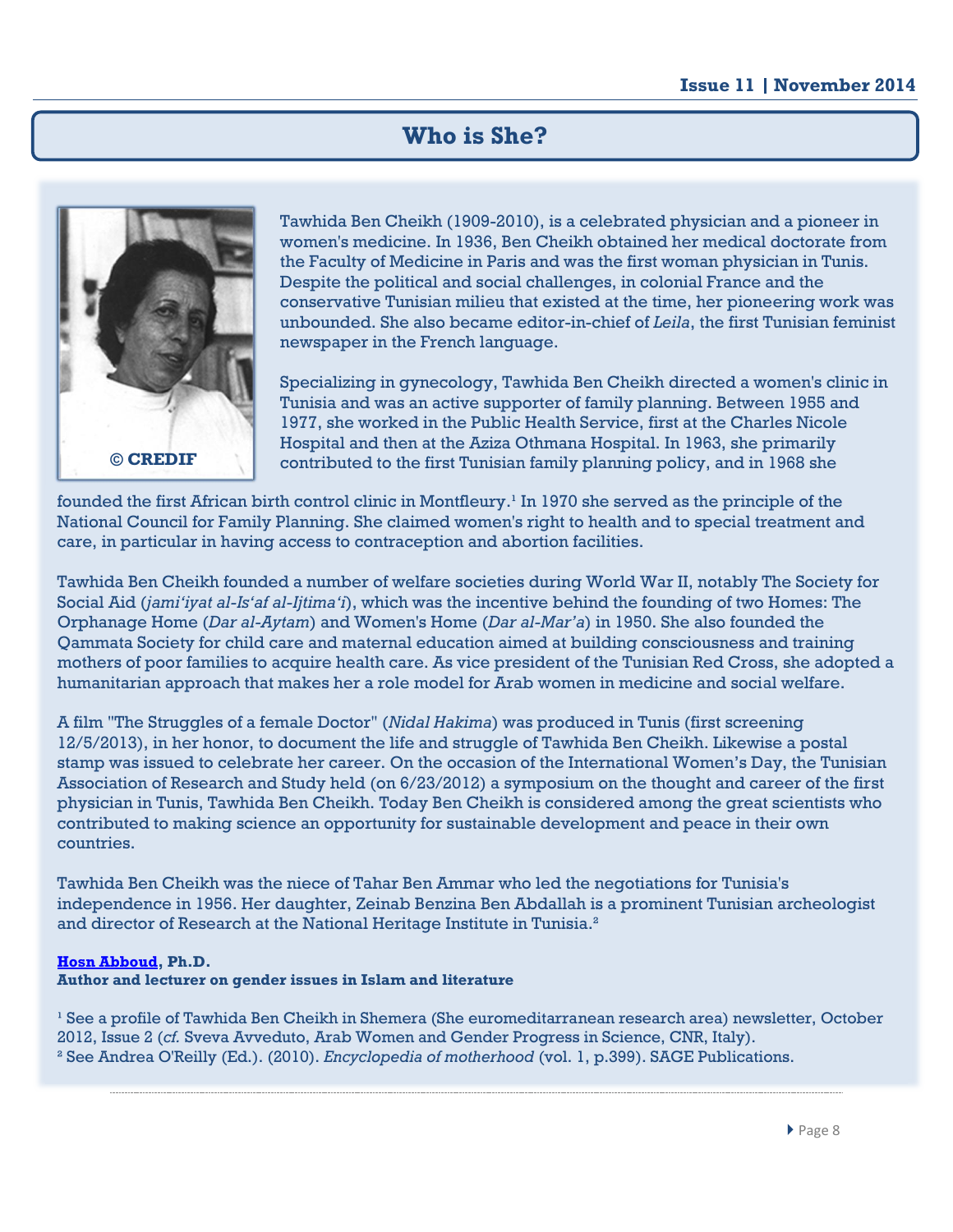# **Exploring the Demand for Prostitution**

Prostitution is rarely questioned. It is often the case that prostitution is normalized by a society, tolerated, and considered as a 'necessary evil'. But what is less questioned is the demand side, or the buyers of sexual acts, who constitute *the raison d'être* of the prostitution industry and sex trafficking – two issues closely linked to each other. The fact is that without the demand by buyers (who are almost exclusively males), there would be no supply of persons for prostitution purposes; there would be no pimps or traffickers and businesses recruiting, managing, and trafficking predominantly women and girls to meet the varied needs of the male buyers. These buyers are often invisible and are rarely held accountable by the society and by laws and policies such as in the case of Lebanon where persons in prostitution are criminalized but buyers of prostitution enjoy impunity for their actions.

In September 2015, Kafa (enough) Violence & [Exploitation](http://www.kafa.org.lb/) - a Lebanese, secular and feminist women's rights group - published an actionoriented research entitled: *[Exploring the Demand](http://www.kafa.org.lb/StudiesPublicationPDF/PRpdf-69-635469857409407867.pdf)  [for Prostitution: What Male Buyers Say About Their](http://www.kafa.org.lb/StudiesPublicationPDF/PRpdf-69-635469857409407867.pdf)  [Motives, Practices, and Perceptions](http://www.kafa.org.lb/StudiesPublicationPDF/PRpdf-69-635469857409407867.pdf)*. This research is a first attempt to explore and better understand the demand side in Lebanon where little has been written on this critical component of the prostitution industry. Analyzing 55 interviews with



#### **The cover of** *Kafa's* **newly released study**

male buyers, the research collects and compiles insightful data and information on the profile of the buyers, their motivations and rationalizations for buying sexual acts, their behavior and practices, and their gendered interactions with and perceptions about women in prostitution.

The study concludes that prostitution does not establish a contractual relationship between two equal parties where a service is rendered in exchange for money. What is in fact established is an exploitative relationship, which is normalized by a complex scheme of patriarchal justifications and rationalizations presented by male buyers as truths.

The study reveals that prostitution is about male sexuality, and is justified by male buyers of sexual acts as a necessity for satiating their sexual impulses and needs, and for maintaining public order. Without the possibility of buying sexual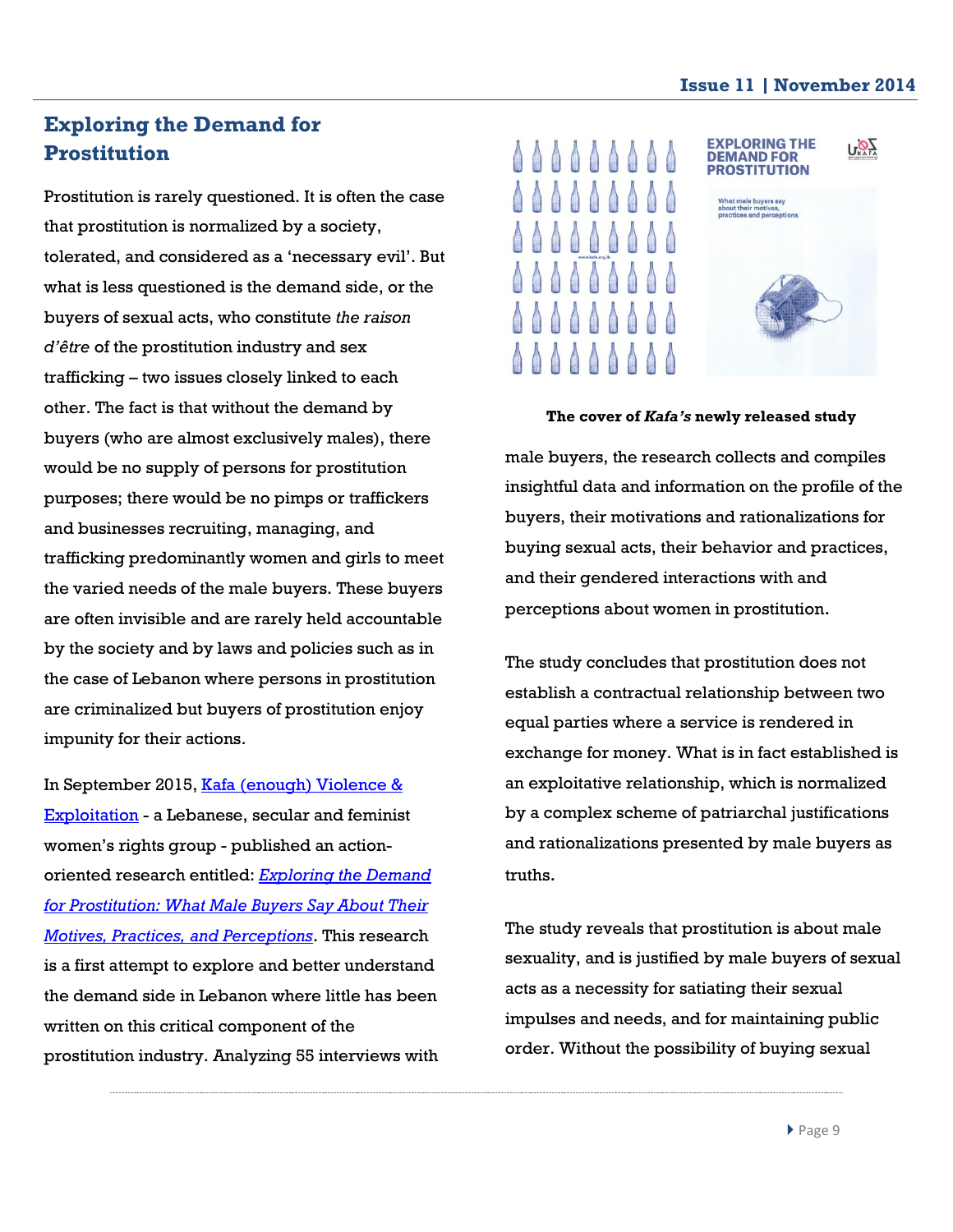acts, men claim they would become uncontrollable and society would suffer, particularly women not in prostitution. According to the majority of the interviewed male buyers, prostitution reduces the rape of women who are not engaged in prostitution, and prevents other forms of abuse. Many male buyers claim that it is easy and convenient to use women in prostitution as opposed to going through the hassle of dating and commitment. Prostitution is also justified as a means to seek variety, leisure, entertainment, discovery, and experimentation, and as paving the way to adulthood and manhood. These patriarchal assumptions about men's sexuality institutionalize prostitution and normalize it as a viable 'profession' for women that they may 'choose' and even 'like'.

Moreover, sex buyers rationalize prostitution through the act of paying money. The vast majority of the interviewed buyers believed that when a man pays money for a sexual act, the woman in prostitution is required to answer to all his wishes and desires. By buying, men not only commodify the woman and consider her as an object– just like any other product on the market – but they also buy the right to control the woman for the duration of the encounter and to exploit her. In this 'transaction', buyers are in a position of power where they dictate matters and control the real choices. It is this context and this reality that forces women and persons in prostitution to develop different self-defence mechanisms and tactics in

order to reduce, often unsuccessfully, the inevitable harm generated by the exploitative nature of prostitution.

![](_page_9_Picture_4.jpeg)

**Showing a street banner during the launching of the study and the media campaign:** *You cannot buy love* **#Fight prostitution, # Fight Human Trafficking**

Such justifications and rationalizations allow men buyers, despite their awareness of the deplorable conditions of women in prostitution, to continue to purchase and exploit women, causing the expansion of this profitable industry. The prostitution buyers in the study did not change their behavior despite being fully aware that it is often the difficult socio-economic conditions and an acute need for money that lead women to enter into prostitution. Nor did their awareness of the level of control and abuse exercised by pimps, traffickers, or clients impact in any way their choice to purchase and exploit women through different prostitution activities in Lebanon.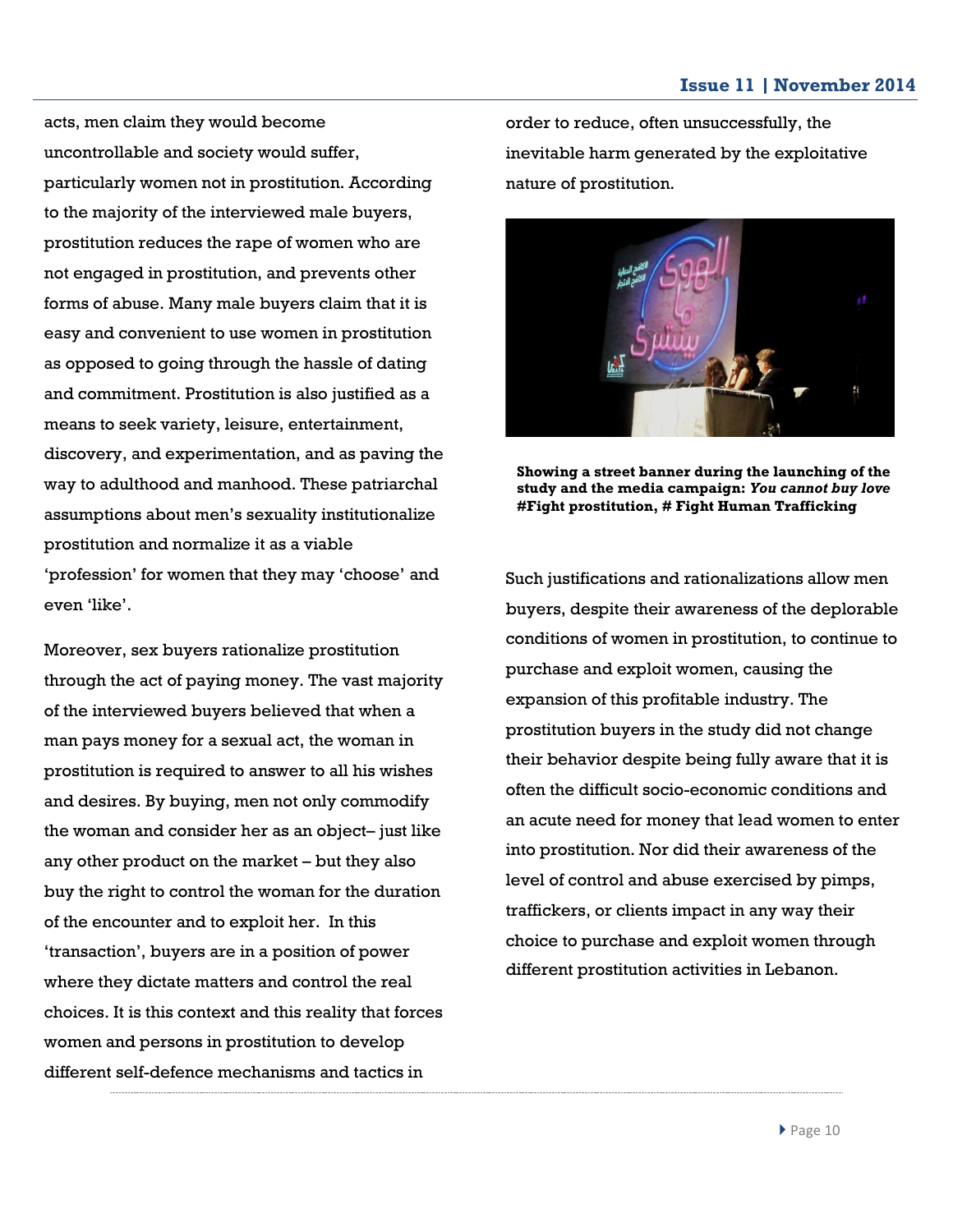# **Palestine: Activism, Militancy and the Arts at McGill University**

The Institute of Islamic Studies at McGill University hosted a series of events, 'Palestine: Activism, Militancy and the Arts', from 1-4 October 2014. One goal of this series was to focus on Palestine within the larger context of the many events held over the past two years to commemorate the sixtieth anniversary of the founding of the Institute. In particular we wanted to emphasize activism and the creative arts as well as many creative forms of resistance in Palestine and by Palestinian artists. We were specifically interested in highlighting women artists and the roles of women in creative arts and resistance. Throughout the series, we had many discussions about the role of militancy, resistance, resilience, gender roles and the many different kinds of activism inside and outside Palestine.

Another reason for the timing of this series of events was to bring together activists, artists, students and faculty across the university and city at a moment when activism around Palestine is gaining momentum, particularly in the Boycott Divestment and Sanctions (BDS) movement. In Montreal, a great deal of momentum has been gained for BDS in general, and the academic boycott in particular. This meant that these events were timely as a way to think and meet together particularly in thinking about the possible role/s for students, teachers, academics and artists in

activism and politics more generally, and the boycott movement specifically.

Four invited guests presented their own artistic works in formats they chose and we held one roundtable discussion at the end, involving all of the artists, as well as a range of people from across the university and city. Dahna Abourahme, director, and Lena Merhej, animator, discussed their collaboration on the film: *Kingdom of Women: Ein al-Hilwe* about women in the Ein el-Hilwe refugee camp in the South of Lebanon who rebuilt their homes—and indeed their camp—when it was destroyed during the 1982 occupation.

![](_page_10_Picture_6.jpeg)

**Kingdom of Women**

The discussion focused on the resistance and roles of women who rebuilt the camp when all of its men were imprisoned and how they chose to tell their stories. Dahna and Lena were also able to speak about their film to local activists and journalists [[http://freecityradio.org/post/99383077750/interv](http://freecityradio.org/post/99383077750/interview-the-kingdom-of-women-ein-el-hilweh) [iew-the-kingdom-of-women-ein-el-hilweh](http://freecityradio.org/post/99383077750/interview-the-kingdom-of-women-ein-el-hilweh) and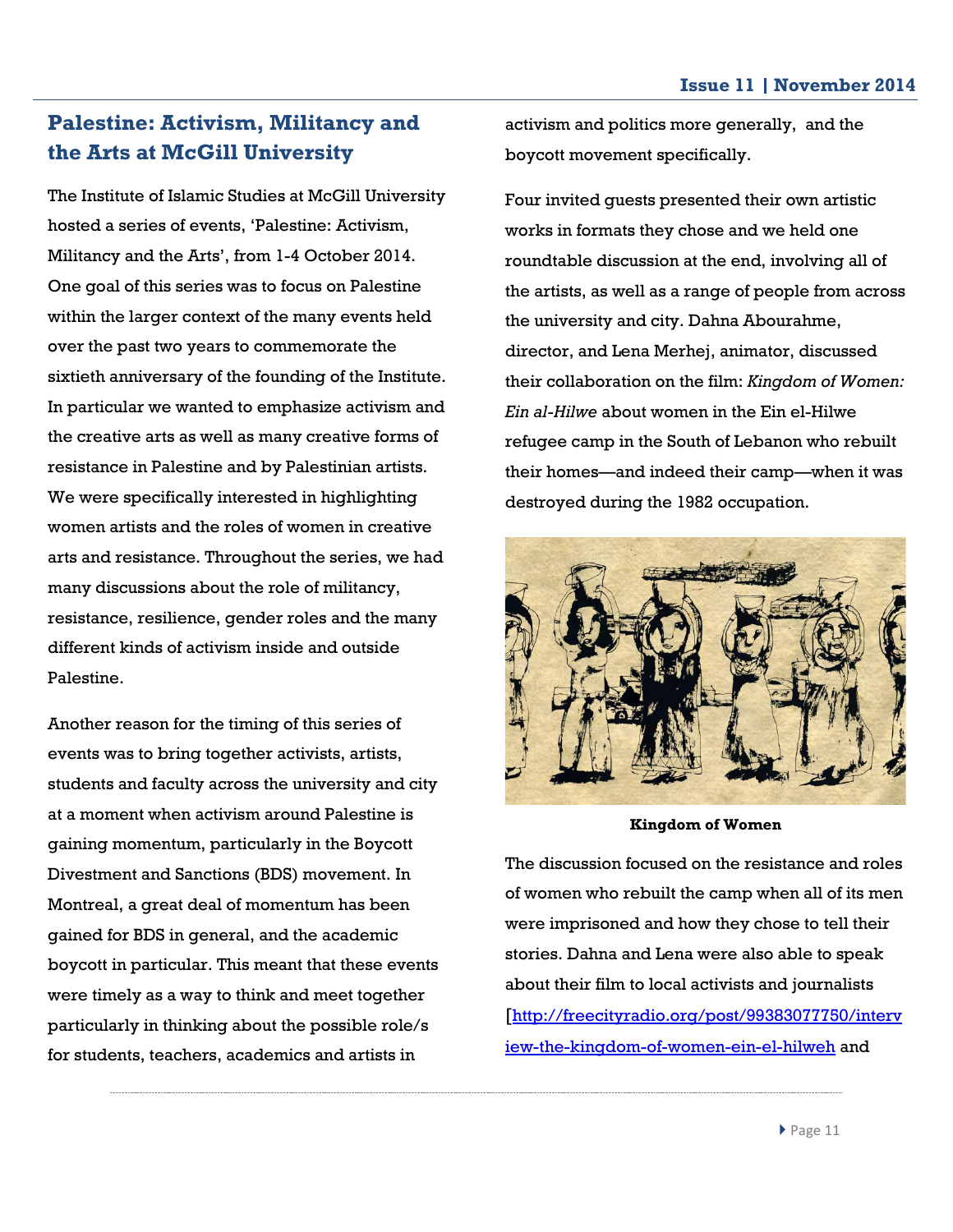## <http://www.mixcloud.com/UnderTheOliveTree/> (October 2, 2014)].

Diana Allan presented her two short films, *Terrace of the Sea* and *Still Life*, artistic documentary films growing out of her fieldwork as an ethnographer in refugee camps in Lebanon. She also talked about activist practice and filmmaking in relation to her work on the Nakba Archive project. In addition, she launched her recently published ethnography of the Shatila refugee camp in Beirut, *Refugees of the Revolution* (2013, Stanford UP). The final event was Ibrahim Nasrallah's poetry recital in Arabic, with translations of his poetry into English and French. Following the roundtable conversation the night before, these few hours of poetry brought all of the themes and discussions of the week before it together in celebration of Palestinian poetry and creative arts, and also left us with much to think about.

#### *Michelle Hartman, Ph.D.* **Associate Professor, Arabic Literature at the Institute of Islamic Studies, McGill University.**

# **Al-Raida**

The editorial committee of *Al-Raida* invites submissions to a non-thematic double-blind, peer reviewed issue.

For more information kindly contact al-raida: [al-raida@lau.edu.lb](mailto:al-raida@lau.edu.lb)

## **Now Available at AUC Bookstores!**

*Cairo Papers in Social Science*, a quarterly monograph series published by the American University in Cairo (AUC), has released its latest issue entitled *[Masculinities in Egypt and the Arab](http://www.aucpress.com/p-4914-cairo-papers-vol-33-no-1.aspx)  [World: Historical, Literary, and Social](http://www.aucpress.com/p-4914-cairo-papers-vol-33-no-1.aspx)  [Science Perspectives](http://www.aucpress.com/p-4914-cairo-papers-vol-33-no-1.aspx)* edited by Helen Rizzo.

This issue presents a set of papers delivered at Cairo Papers Annual Symposium in spring 2012 on "Masculinities in Egypt and the Arab World: Historical, Literary, and Social Science Perspectives". While reflecting upon the Arab Spring, these papers cover several themes that include utilizing the concept of hegemonic masculinity in productive ways, the role of the state in promoting certain types of masculinities while devaluing and disciplining others, the potential role of feminism and activism in influencing masculinities, and the effects of colonialism, nationalism and post colonialism, as well as war and violence. Presenting cases from Egypt, Lebanon, and Tunisia, they seek to humanize, contextualize, and historicize masculinities to particular times and places in the Middle East.

**Contributors:** Mustafa Abdalla, Samira Aghacy, Wislon Jacob, Hanan Kholoussy, Florence Martin, and Helen Rizzo.

For more information please contact [cairopa@aucegypt.edu](mailto:cairopa@aucegypt.edu)